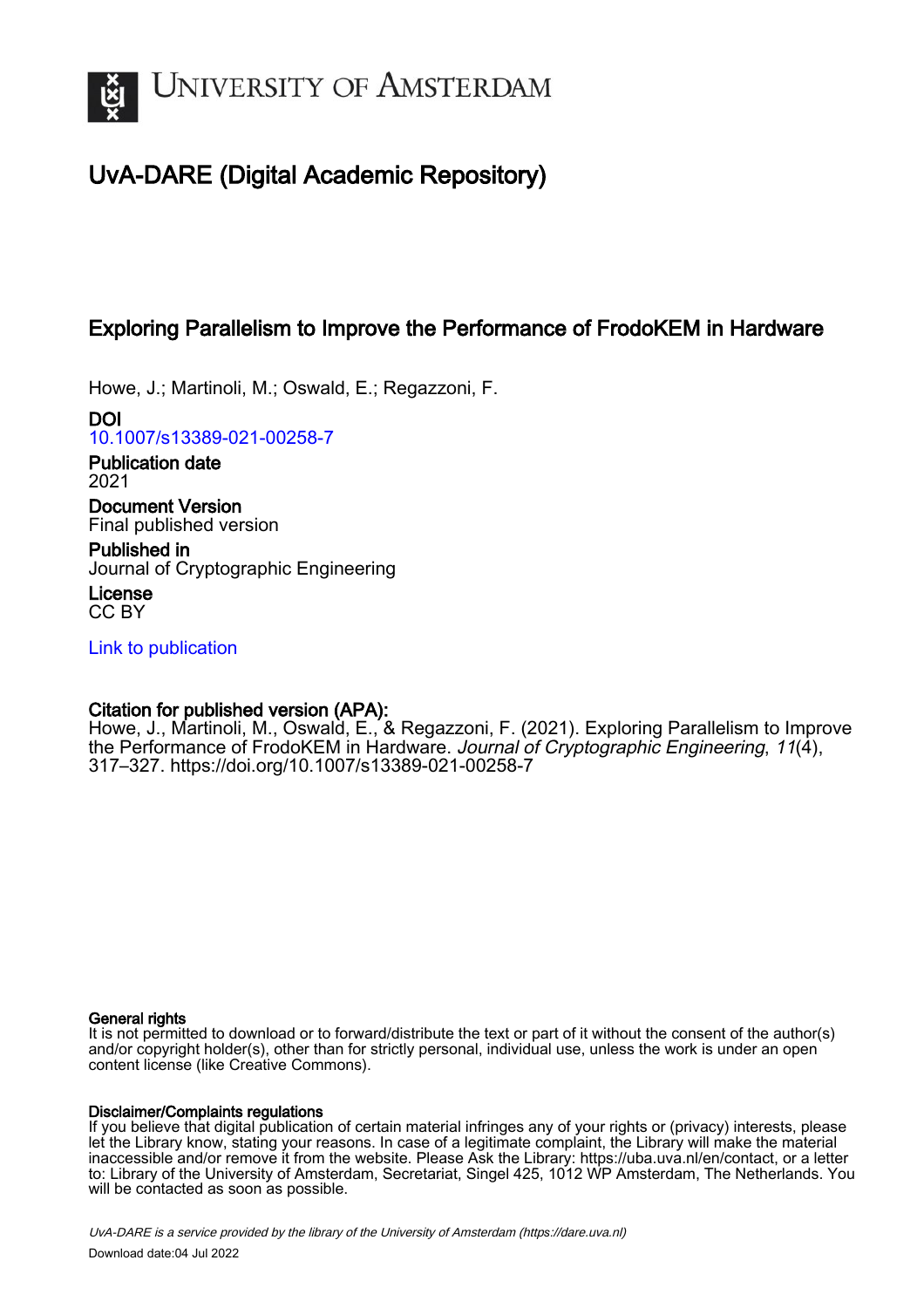### **REGULAR PAPER**



## **Exploring Parallelism to Improve the Performance of FrodoKEM in Hardware**

**James Howe[1](http://orcid.org/0000-0002-6498-3099) · Marco Martinoli<sup>2</sup> · Elisabeth Oswald3,4 · Francesco Regazzoni5,6**

Received: 2 April 2020 / Accepted: 24 February 2021 / Published online: 20 March 2021 © The Author(s) 2021

#### **Abstract**

FrodoKEM is a lattice-based key encapsulation mechanism, currently a semi-finalist in NIST's post-quantum standardisation effort. A condition for these candidates is to use NIST standards for sources of randomness (i.e. seed-expanding), and as such most candidates utilise SHAKE, an XOF defined in the SHA-3 standard. However, for many of the candidates, this module is a significant implementation bottleneck. Trivium is a lightweight, ISO standard stream cipher which performs well in hardware and has been used in previous hardware designs for lattice-based cryptography. This research proposes optimised designs for FrodoKEM, concentrating on high throughput by parallelising the matrix multiplication operations within the cryptographic scheme. This process is eased by the use of Trivium due to its higher throughput and lower area consumption. The parallelisations proposed also complement the addition of first-order masking to the decapsulation module. Overall, we significantly increase the throughput of FrodoKEM; for encapsulation we see a 16× speed-up, achieving 825 operations per second, and for decapsulation we see a  $14\times$  speed-up, achieving 763 operations per second, compared to the previous state of the art, whilst also maintaining a similar FPGA area footprint of less than 2000 slices.

**Keywords** Lattice-Based Cryptography · Hardware Security · FPGA · Post-Quantum Cryptography · FrodoKEM · Side-Channel Analysis

## **1 Introduction**

The future development of a scalable quantum computer will allow us to solve, in polynomial time, several problems which

 $\boxtimes$  James Howe james.howe@pqshield.com

> Marco Martinoli marco.martinoli@protonmail.com

Elisabeth Oswald elisabeth.oswald@bristol.ac.uk; elisabeth.oswald@aau.at

Francesco Regazzoni f.regazzoni@uva.nl; regazzoni@alari.ch

- <sup>1</sup> PQShield Ltd., Oxford, UK
- <sup>2</sup> Proton Technologies AG, Geneva, Switzerland
- <sup>3</sup> Department of Computer Science, University of Bristol, Bristol, UK
- <sup>4</sup> University of Klagenfurt, Klagenfurt, Austria
- <sup>5</sup> University of Amsterdam, Amsterdam, The Netherlands
- <sup>6</sup> Advanced Learning and Research Institute, Università della Svizzera Italiana, Lugano, Switzerland

are considered intractable for classical computers. Certain fields, such as biology and physics, would certainly benefit from this "quantum speed up"; however, this could be disastrous for security. The security of our current publickey infrastructure is based on the computational hardness of the integer factorisation problem (RSA) and the discrete logarithm problem (ECC). These problems, however, will be solved in polynomial time by a machine capable of executing Shor's algorithm [\[29\]](#page-11-0).

To promptly react to the threat, the scientific community started to study, propose, and implement public-key algorithms, to be deployed on classical computers, but based on problems computationally difficult to solve also using a quantum or classical computer. This effort is supported by governmental and standardisation agencies, which are pushing for new and quantum resistant algorithms. The most notable example of these activities is the open contest that NIST [\[20\]](#page-11-1) is running for the selection of the next public-key standardised algorithms. The contest started at the end of 2017 and is expected to run for 5–7 years.

Approximately seventy algorithms were submitted to the standardisation process, with the large majority of them being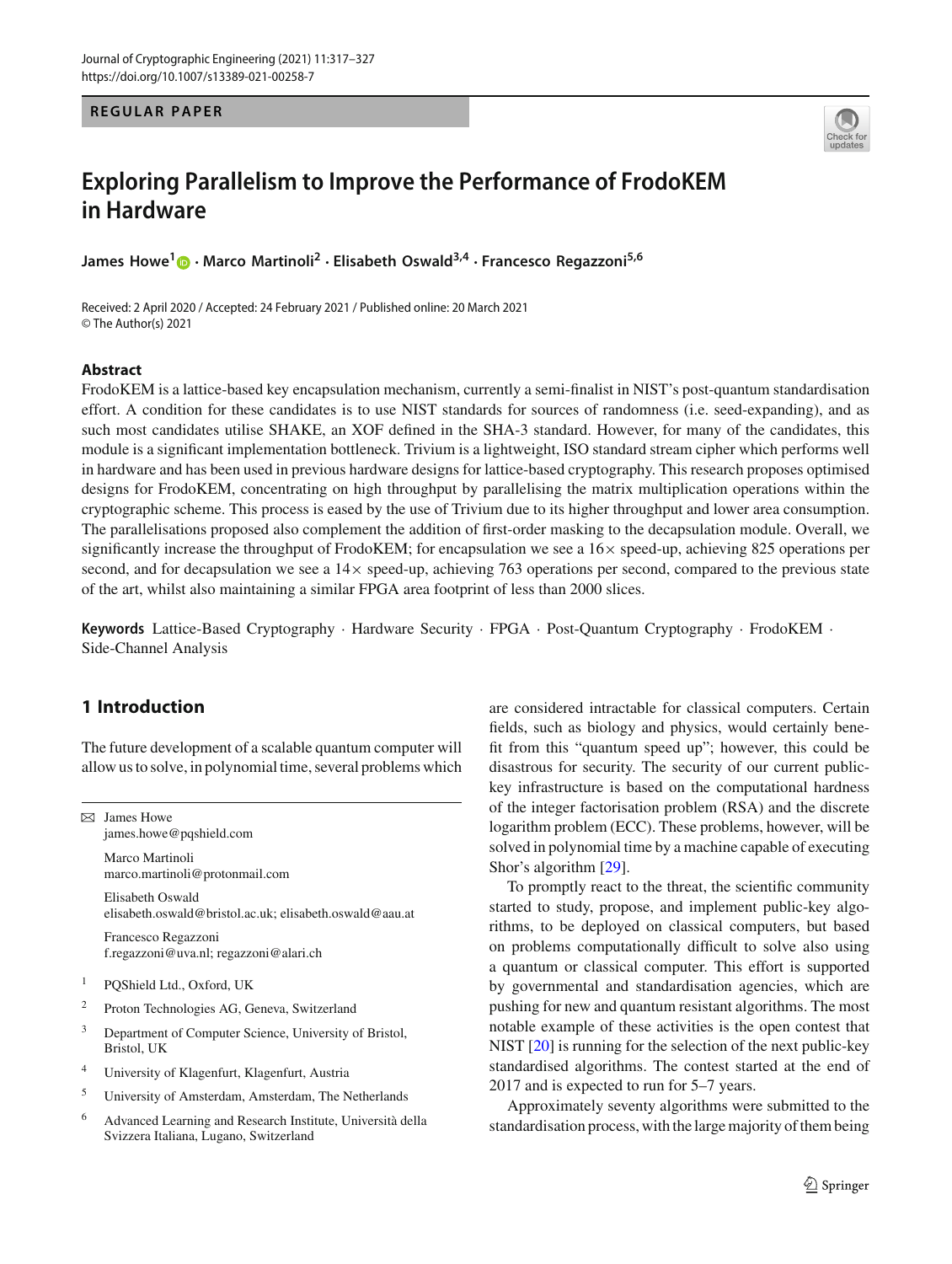based on the hardness of lattice problems. Lattice-based cryptographic algorithms are a class of algorithms which base their security on the hardness of problems such as finding the shortest non-zero vector in a lattice. The reason for such a large number of candidates is because lattice-based algorithms are extremely promising: they can be implemented efficiently and they are extremely versatile, allowing to efficiently implement cryptographic primitives such as digital signatures, key encapsulation, and identity-based encryption.

As in the past case for standardising AES and SHA-3, the parameters which will be used for selection include the security of the algorithm and its efficiency when implemented in hardware and software. NIST have also stated that algorithms which can be made robust against physical attacks in an effective and efficient way will be preferred [\[21\]](#page-11-2). Thus, it is important, during the scrutiny of the candidates, to explore the potential of implementing these algorithms on a variety of platforms and to assess the overhead of adding countermeasures.

To this end, this paper concentrates on FrodoKEM, a key encapsulation mechanism submitted to NIST as a potential post-quantum standard. FrodoKEM is a conservative candidate due to its hardness being based on standard lattices, as opposed to Ring/Module-LWE, thus having limited practical evaluations. Thus, we explore the possibility to efficiently implement it in hardware and estimate the overhead of protection against power analysis attacks using first-order masking. To maximise the throughput, we rely on a parallelised implementations of the matrix multiplication. Although we do not utilise specialised techniques for parallelising the matrix multiplication, there exists a lot of prior art in this area of research [\[14](#page-11-3)[,24](#page-11-4)]. We also aim to have a relatively low FPGA area consumption. To be parallelised, however, the matrix multiplication requires the use of a smaller and more performant pseudo-random number generator. We propose to achieve the performance required for the randomness generation by using Trivium, an international standard under ISO/IEC 29192-3 [\[13](#page-11-5)] and selected as part of the eSTREAM project, specifically selected for its hardware performance.<sup>1</sup> We utilise this instead of AES or SHAKE, as per the FrodoKEM specifications. We do this as a design exploration study and not (per se) as a recommendation; other alternative ciphers or hash functions with similar security arguments and performance profiles in hardware could equally be applied.

The rest of the paper is organised as follows. Section [2](#page-2-1) discusses the background and the related works. Section [3](#page-5-0) introduces the proposed hardware architectures and the main design decisions. Section [4](#page-7-0) reports the results obtained while synthesising our design on re-configurable hardware and compares our performance against the state of the art. We conclude the paper in Sect. [5.](#page-9-0)

## <span id="page-2-1"></span>**2 Background and related work**

In this section, we provide some background on previous hardware implementations post-quantum cryptographic schemes, focusing on those which are candidates of NIST's standardisation effort. We will also elaborate more on FrodoKEM and its implementations as well as recalling the principles of masking.

## **2.1 Previous post-quantum hardware implementations**

In order to provide a reference point on the state of the art in hardware designs of post-quantum candidates, we provide a brief summary here. Table [1](#page-3-0) shows the area and throughput performances of candidates, separated by their post-quantum hardness type. Firstly, it is quite clear that SIKE is the largest and slowest of the schemes, consuming quite a large portion of the (expensive) FPGA they benchmark on. Hash-based and code-based schemes on the other hand, whilst requiring similarly large FPGA resources, make up for this and provide a high throughput. Lattice-based schemes generally enjoy the best-of-both-worlds in terms of area consumption and performance, having a relatively small FPGA area consumption and a relatively high throughput. Not only is this seen in Table [1,](#page-3-0) but this is also true for other lattice-based schemes, pre NIST's post-quantum competition. Within the lattice-based candidates, the ideal lattice schemes are, as expected, much more efficient in terms area throughput performance compared to standard lattices. This is essentially because of the complexity of their respective multiplications; in standard lattice schemes the matrix multiplications have  $O(n^2)$  complexity, whereas ideal and module schemes are able to use a NTT polynomial multiplier, reducing the complexity to  $O(n \log n)$ .

#### **2.2 Implementations of FrodoKEM**

FrodoKEM [\[19](#page-11-6)] is a key encapsulation mechanism (KEM) based on the original standard lattice problem learning with errors (LWE) [\[25](#page-11-7)]. FrodoKEM is a family of IND-CCA secure KEMs, the structure of which is based on a key exchange variant FrodoCCS [\[7\]](#page-11-8). FrodoKEM comes with two parameter sets FrodoKEM-640 and FrodoKEM-976, a summary of which is shown in Table [2.](#page-3-1) FrodoKEM key generation is shown in Algorithm [1,](#page-3-2) encapsulation is shown in Algorithm [2,](#page-3-3) and decapsulation is shown in Algorithm [3.](#page-4-0) The most computationally heavy operations in FrodoKEM are in Line 7 of Algorithm [1,](#page-3-2) Line 7 of Algorithm [2,](#page-3-3) and Line 11 of Algorithm [3,](#page-4-0) that is the matrix multiplication of two matrices, sampled from the error sampler and PRNG, respectively. The LWE instance is then completed by adding an 'error' value (as in Eq. [1\)](#page-6-0). Some smaller operations such

<span id="page-2-0"></span><sup>1</sup> [https://www.ecrypt.eu.org/stream/e2-trivium.html.](https://www.ecrypt.eu.org/stream/e2-trivium.html)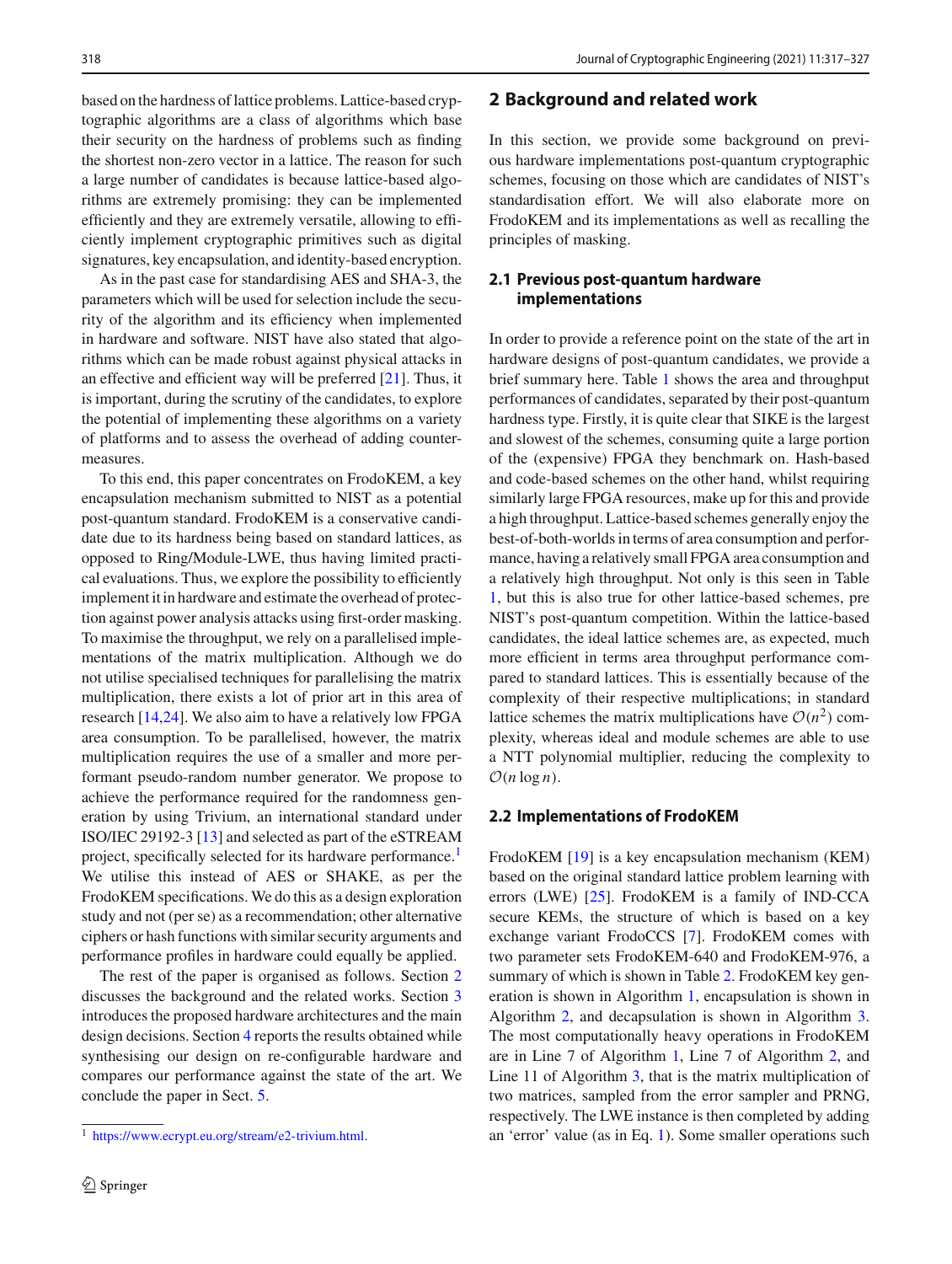<span id="page-3-0"></span>

|  |  |  |  | <b>Table 1</b> A summary of the current state of the art of hardware designs of NIST post-quantum candidates, implemented on FPGA |  |
|--|--|--|--|-----------------------------------------------------------------------------------------------------------------------------------|--|
|--|--|--|--|-----------------------------------------------------------------------------------------------------------------------------------|--|

|            | Crypto. implementation      | Device    | <b>LUT</b>               | FF    | Slice | <b>DSP</b>               | <b>BRAM</b>    | MHz | Ops/s |
|------------|-----------------------------|-----------|--------------------------|-------|-------|--------------------------|----------------|-----|-------|
| Code       | Niederreiter KeyGen [30]    | Stratix-V |                          |       | 39122 |                          | 827            | 230 | 75    |
|            | Niederreiter Encrypt [30]   | Stratix-V | -                        | 6977  | 4276  | -                        | $\overline{0}$ | 448 | 50000 |
|            | Niederreiter Decrypt [30]   | Stratix-V | $\overline{\phantom{0}}$ | 48050 | 20815 | $\overline{\phantom{0}}$ | 88             | 290 | 12500 |
| Isogeny    | SIKE 3-cores (Total) [17]   | Virtex-7  | 27713                    | 38489 | 11277 | 288                      | 61             | 205 | 27    |
|            | SIKE 6-cores (Total) [17]   | Virtex-7  | 50084                    | 69054 | 19892 | 576                      | 55             | 202 | 32    |
|            | SIKE 3-cores (Total) $[26]$ | Virtex-7  | 49099                    | 62124 | 18711 | 294                      | 23             | 226 | 32    |
| Lattice    | NewHope KEX Server [18]     | Artix-7   | 20826                    | 9975  | 7153  | 8                        | 14             | 131 | 13699 |
|            | NewHope KEX Client [18]     | Artix-7   | 18756                    | 9412  | 6680  | 8                        | 14             | 133 | 12723 |
|            | NewHope KEX Server [22]     | Artix-7   | 5142                     | 4452  | 1708  | $\overline{2}$           | $\overline{4}$ | 125 | 731   |
|            | NewHope KEX Client [22]     | Artix-7   | 4498                     | 4635  | 1483  | $\overline{c}$           | $\overline{4}$ | 117 | 653   |
|            | FrodoKEM-640 KeyGen [12]    | Artix-7   | 3771                     | 1800  | 1035  | $\mathbf{1}$             | 6              | 167 | 51    |
|            | FrodoKEM-640 Encaps [12]    | Artix-7   | 6745                     | 3528  | 1855  | $\mathbf{1}$             | 11             | 167 | 51    |
|            | FrodoKEM-640 Decaps [12]    | Artix-7   | 7220                     | 3549  | 1992  |                          | 16             | 162 | 49    |
| Hash       | SPHINCS-256 (Total) [3]     | Kintex-7  | 19067                    | 3132  | 7306  | 3                        | 36             | 525 | 654   |
| <b>OWF</b> | Picnic-L1 Sign $[15]$       | Artix-7   | 76472                    | 21061 |       |                          | 53             | 125 | 3994  |
|            | Picnic-L1 Verify [15]       | Artix-7   | 68614                    | 16821 |       |                          | 34             | 125 | 4223  |

<span id="page-3-1"></span>**Table 2** Implemented FrodoKEM parameter sets

|              | Security   | n   | a        | $\sigma$ | Ciphertext size |
|--------------|------------|-----|----------|----------|-----------------|
| FrodoKEM-640 | $128$ -bit | 640 | $2^{15}$ | 2.8      | $9,720$ Bytes   |
| FrodoKEM-976 | $192$ -bit | 976 | $2^{16}$ | 2.3      | 15,744 Bytes    |

## <span id="page-3-2"></span>**Algorithm 1** FrodoKEM key pair generation

- 1: **procedure**  $KEYGEN(1^{\ell})$
- 2: Generate random seeds  $s||\text{seed}_E||z \leftarrow s U({0, 1})^{128}$ <br>3: Generate pseudo-random seed $\lambda \leftarrow H(z)$
- 3: Generate pseudo-random seed $_A \leftarrow H(z)$ <br>4: Generate  $A \in \mathbb{Z}_+^{n \times n}$  via  $A \leftarrow$  Frodo.Gen
- 4: Generate  $A \in \mathbb{Z}_q^{n \times n}$  via  $A \leftarrow$  Frodo.Gen(seed<sub>A</sub>)<br>5: Generate  $S \leftarrow$  Frodo.SampleMatrix(seedr. *n. n.*
- 5: Generate  $\mathbf{S} \leftarrow \text{Frodo.SampleMatrix}(\text{seed}_{\mathbf{E}}, n, \bar{n}, T_{\chi}, 1)$ <br>6: Generate  $\mathbf{E} \leftarrow \text{Frodo.SampleMatrix}(\text{seed}_{\mathbf{E}}, n, \bar{n}, T_{\chi}, 2)$
- 6: Generate  $\mathbf{E} \leftarrow$  Frodo.SampleMatrix(seed<sub>E</sub>, *n*,  $\bar{n}$ ,  $T_\chi$ , 2)<br>7: Compute  $\mathbf{B} \leftarrow \mathbf{AS} + \mathbf{E}$
- $Compute B \leftarrow AS + E$
- **return** public key  $pk \leftarrow \text{seed}_{\mathbf{A}}||\mathbf{B}$  and secret key  $sk' \leftarrow (\mathbf{s}||\text{seed}_{\mathbf{A}}||\mathbf{B}, \mathbf{S})$
- 9: **end procedure**

as message encoding is also required. The ciphertexts are the output of these calculations and are used to calculate a shared secret (**ss**) via SHAKE. The matrices generated heavily utilise the randomness sources, suggested by the authors via AES or SHAKE. The output of these algorithms has nice statistical properties, but the overhead required to achieve this is high.

Naehrig et al. [\[19](#page-11-6)] report the results of the implementation on a 64-bit ARM Cortex-A72 (with the best performance achieved by using OpenSSL AES implementation that benefits from the NEON engine) and an Intel Core i7-6700

#### <span id="page-3-3"></span>**Algorithm 2** FrodoKEM encapsulation

1: **procedure** ENCAPS( $pk = seed_A || \bf{b}$ )<br>2: Choose a uniformly random key 2: Choose a uniformly random key  $\mu \leftarrow U({0, 1}]^{\text{len}\mu}$ <br>3: Generate pseudo-random values seed<sub>E</sub>||k||**d**  $\leftarrow G$ ( 3: Generate pseudo-random values seed<sub>E</sub>||k||d ←  $G(pk||\mu)$ <br>4: Generate  $S' \leftarrow$  Frodo.SampleMatrix(seed<sub>F</sub>,  $\bar{m}$ ,  $n$ ,  $T_{\gamma}$ , 4) 4: Generate  $S' \leftarrow$  Frodo.SampleMatrix(seed<sub>E</sub>,  $\bar{m}$ , *n*, *T*<sub>x</sub>, 4)<br>5: Generate  $E' \leftarrow$  Frodo.SampleMatrix(seed<sub>E</sub>,  $\bar{m}$ , *n*, *T*<sub>x</sub>, 5) 5: Generate  $\mathbf{E}' \leftarrow \text{Frodo.SampleMatrix}(\text{seed}_E, \bar{m}, n, T_\chi, 5)$ <br>6: Generate  $\mathbf{A} \in \mathbb{Z}^{n \times n}$  via  $\mathbf{A} \leftarrow \text{Frodo.Gen}(\text{seed}_\mathbf{A})$ 6: Generate  $\mathbf{A} \in \mathbb{Z}_q^{n \times n}$  via  $\mathbf{A} \leftarrow \text{Frodo.Gen}(seed_\mathbf{A})$ <br>7: Compute  $\mathbf{B}' \leftarrow \mathbf{S}'\mathbf{A} + \mathbf{E}'$ 7: Compute  $B' \leftarrow S'A + E'$ 8: Compute  $\mathbf{c}_1 \leftarrow$  Frodo.Pack( $\mathbf{B}'$ ) 9: Generate  $\mathbf{E}'' \leftarrow$  Frodo.SampleMatrix(seed<sub>E</sub>,  $\overline{m}$ ,  $\overline{n}$ ,  $T_\chi$ , 6)<br>10: Compute  $\mathbf{B} \leftarrow$  Frodo.Unpack( $\mathbf{b}$ ,  $n, \overline{n}$ ) 10: Compute **B** ← Frodo.Unpack(**b**, *n*,  $\bar{n}$ )<br>11: Compute **V** ← **S'B** + **E**" 11: Compute  $V \leftarrow S'B + E''$ 12: Compute  $C \leftarrow V +$  Frodo.Encode( $\mu$ )<br>13: Compute  $c_2 \leftarrow$  Frodo Pack( $C$ ) 13: Compute  $c_2 \leftarrow$  Frodo.Pack(**C**)<br>14: Compute  $ss \leftarrow F(c_1||c_2||k||d)$ 14: Compute  $\mathbf{s} \leftarrow F(\mathbf{c}_1||\mathbf{c}_2||\mathbf{k}||\mathbf{d})$ <br>15: **return** ciphertext  $\mathbf{c}_1||\mathbf{c}_2||\mathbf{d}$  and **return** ciphertext  $c_1||c_2||d$  and shared secret **ss** 16: **end procedure**

 $(x64)$  implementation using AVX2 and AES-NI instructions). Employing modular arithmetic ( $q \leq 2^{16}$ ) results in using efficient and easy to implement single-precision arithmetic. The sampling of the error term (16 bits per sample) is done by inversion sampling using a small look-up table which corresponds to the discrete cumulative density functions (CDT sampling).

There have been a number of software and hardware optimisations of FrodoKEM. Howe et al. [\[12](#page-11-14)] report both software and hardware designs for microcontroller and FPGA. The hardware design focuses on a plain implementation by using only one multiplier in order to fairly compare with previous work and the proposed software implementa-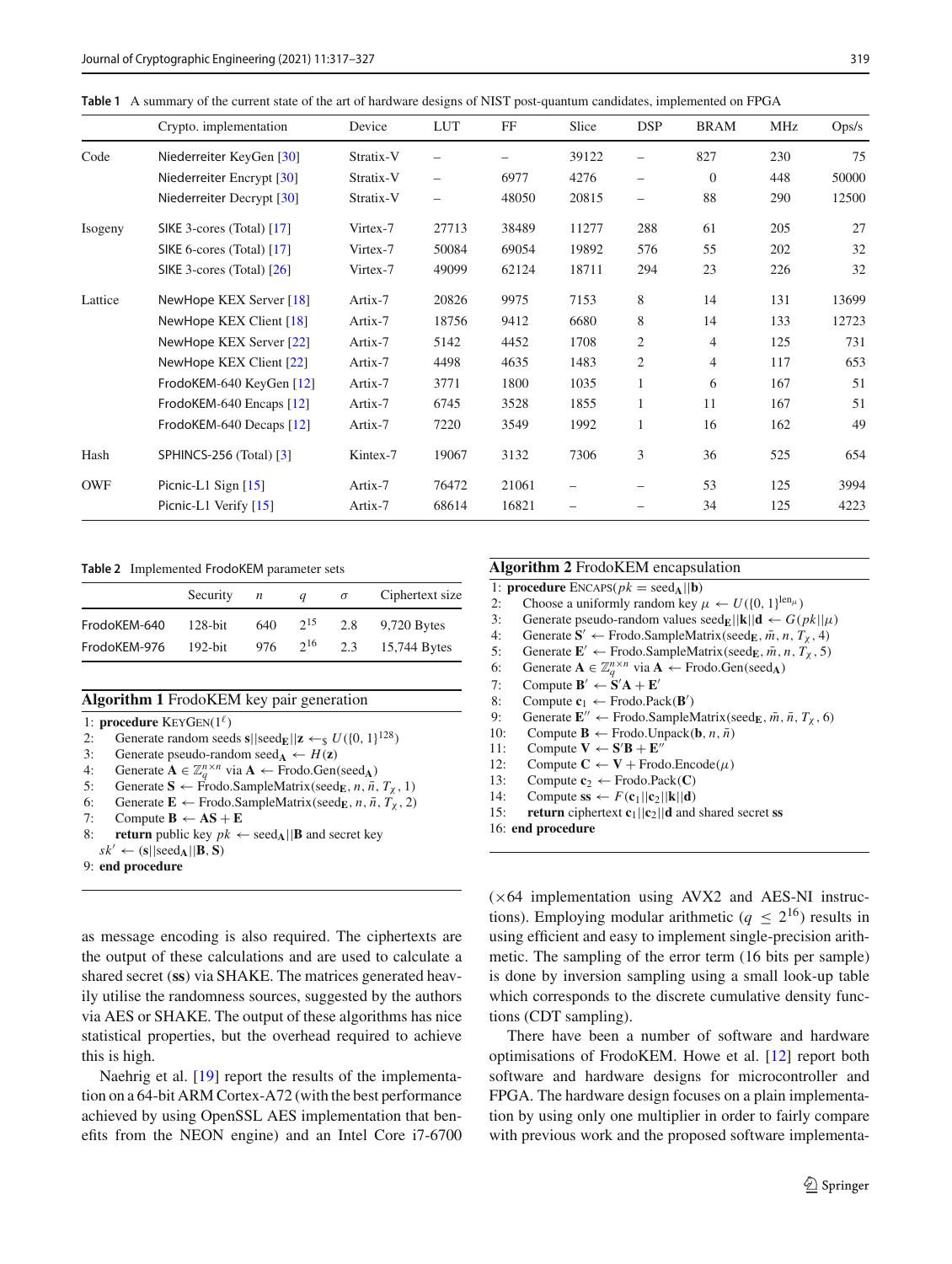<span id="page-4-0"></span>

|  | Algorithm 3 The FrodoKEM decapsulation |
|--|----------------------------------------|
|  |                                        |

| 1: procedure $\text{DECAPS}(sk = (s  seed_A  b, S), c_1  c_2  d)$                                                                           |
|---------------------------------------------------------------------------------------------------------------------------------------------|
| Compute $B' \leftarrow$ Frodo. Unpack $(c_1)$<br>2:                                                                                         |
| Compute $C \leftarrow$ Frodo.Unpack $(c_2)$<br>3:                                                                                           |
| Compute $M \leftarrow C - B'S$<br>4:                                                                                                        |
| Compute $\mu' \leftarrow$ Frodo.Decode(M)<br>5:                                                                                             |
| 6:<br>Parse $pk \leftarrow$ seed <sub>A</sub>    <b>b</b>                                                                                   |
| Generate randomness seed <sup>'</sup> <sub>E</sub>    <b>k</b> '   <b>d</b> ' $\leftarrow$ $G(pk  \mu')$<br>7:                              |
| Generate $S' \leftarrow$ Frodo.SampleMatrix(seed' <sub>E</sub> , $\bar{m}$ , n, T <sub>x</sub> , 4)<br>8:                                   |
| Generate $\mathbf{E}' \leftarrow$ Frodo. SampleMatrix (seed <sup>'</sup> <sub>E</sub> , $\bar{m}$ , n, T <sub>x</sub> , 5)<br>9:            |
| Generate $A \in \mathbb{Z}_q^{n \times n}$ via $A \leftarrow$ Frodo.Gen(seed <sub>A</sub> )<br>10:                                          |
| Compute $B'' \leftarrow S'A + E'$<br>11:                                                                                                    |
| Generate $\mathbf{E}'' \leftarrow$ Frodo.SampleMatrix(seed' <sub><math>\mathbf{E}</math></sub> , $\bar{m}$ , $n$ , $T_{\gamma}$ , 6)<br>12: |
| Compute $V \leftarrow S'B + E'' +$ Frodo. Encode $(\mu')$<br>13:                                                                            |
| if $B'  C = B''  C'$ and $d = d'$ return ss $\leftarrow F(c_1  c_2  k'  d)$<br>14:                                                          |
| else return ss $\leftarrow F(c_1  c_2  s  d)$<br>15:                                                                                        |
| 16: end procedure                                                                                                                           |
|                                                                                                                                             |

tion. Due to their use of cSHAKE for randomness, they have to pre-store a lot of the randomness into BRAM and then constantly update these values. Due to this, the implementations do not have the ability to parallelise multipliers and incurs high memory costs.

So far there has been little investigation of side-channel analysis for FrodoKEM other than ensuring the implementations run in constant-time [\[12\]](#page-11-14). Bos et al. [\[8\]](#page-11-16) have investigated FrodoKEM in terms of its resistance against power analysis. They find that the secret key is recoverable for a number of different scenarios, requiring a small amount of traces  $(< 1000$ ) for any of the parameter sets. They propose a simple countermeasure to thwart their attack by changing the order during the inner product multiplication. A previous attack on Frodo by Aysu et al. [\[4](#page-10-1)] also suggests using random shuffling or by adding dummy instructions.

Thus, to counter this type of attack, it is important for masking to be investigated, and evaluated in terms of its practical performance. NIST have also stated many times that masking and countermeasures are an important evaluation criteria for analysing these post-quantum candidates [\[2](#page-10-2)[,21](#page-11-2)].

#### <span id="page-4-1"></span>**2.3 SHAKE as a seed expander**

The pqm4 project nicely summarises the percentage of time each post-quantum candidate spends using SHAKE in software [\[16](#page-11-17), Section 5.3]. This shows that Kyber, NewHope, Round5, Saber, and ThreeBears spend upwards of 50% of their total runtimes using SHAKE in some form or another. For signature schemes, this value can reach upwards of 70% in some cases.

There has been previous investigations of using alternatives to SHAKE in software for NIST post-quantum standardisation candidates. Bos et al. [\[9](#page-11-18)] recently improved the throughput of software implementations of FrodoKEM by leveraging a different randomness source for generating the matrix **A**; xoshiro128\*\*, increasing the throughput by 5×. Round5 has also been shown to improve its performance using an alternative randomness source [\[27](#page-11-19)], instead using a candidate from NIST's lightweight competition, which shows a performance improvement by  $1.4 \times$ . SPHINCS+, using Haraka, has also been shown to have a  $5\times$  speed-up when considered instead of SHAKE [\[5\]](#page-11-20). These recent reports show there is room for further investigations (in hardware) for using SHAKE in post-quantum cryptographic schemes. Moreover, alternative random sources may be required for these NIST PQC schemes once they are integrated into the real world; e.g. in a Hardware Security Module (HSM) which require randomness from physical processes, i.e. a True Random Number Generator (TRNG). Despite these investigations into alternative randomness sources, utilising sources not specified in the scheme's specifications may break compatibility, which would be the case for FrodoKEM which only considers AES and SHAKE.

#### <span id="page-4-2"></span>**2.4 Side-channel analysis**

In their call for proposals, NIST specified that algorithms which can be protected against side-channel attacks in an effective and efficient way are to be preferred [\[21\]](#page-11-2). To provide a whole picture about the performance of a candidate, it is thus important to evaluate also the cost of implementing "standard" countermeasures against these attacks. In FrodoKEM specifications, cache and timing attacks can be mitigated using well-known guidelines for implementing the algorithm. For timing attacks, these include to avoiding use of data derived from the secret to access the addresses and in conditional branches. To counteract cache attacks, it is necessary to ensure that all the operations depending on secrets are executed in constant-time.

Power analysis attacks can be addressed using masking and hiding. Masking is one of the most widespread and better understood techniques to protect against passive sidechannel attacks. In its most basic form, a mask is drawn uniformly from random and added to the secret. The resulting masked value, which is effectively a one-time-pad, and the mask are jointly called *shares*: if taken singularly they are statistically independent from the secret, and they must be combined to obtain the secret back.

Any operation that previously involved the secret has to be turned into an operation over its shares. As long as they are not combined, any leakage from them will be statistically independent of the secret too. In our context, we show how masking can easily be applied to FrodoKEM at a very low cost. We therefore argue the overhead that a masked implementation of FrodoKEM in hardware incurs is minimal, hence making it a strong candidate when side-channel analysis is a concern. In FrodoKEM the only operation using the secret matrix **S** is the computation of the matrix **M** as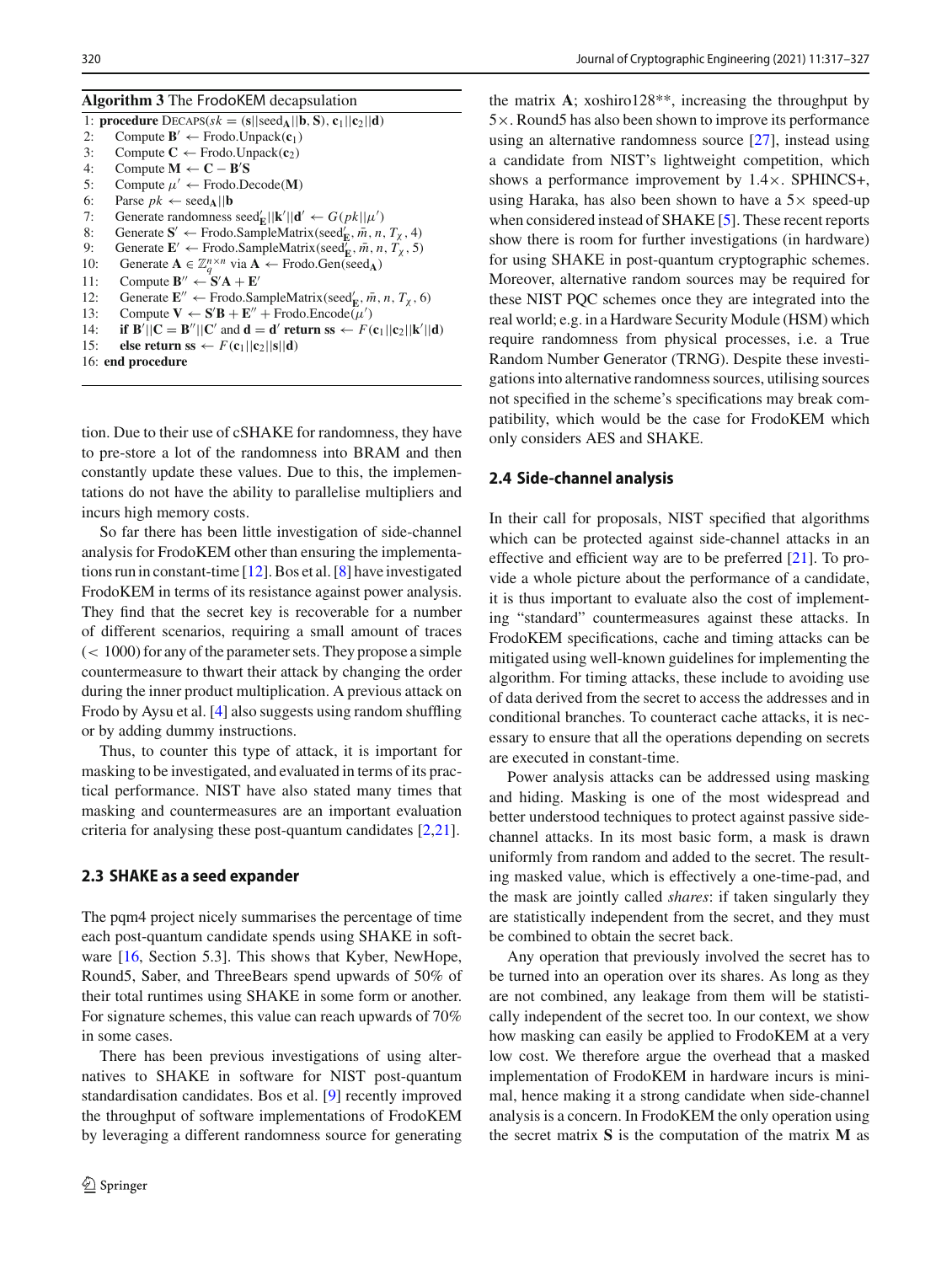**C** − **B S** during decapsulation. When **S** is split in two (or more) shares  $S_i$  using addition modulo  $q$ , the above multiplication by  $\mathbf{B}'$  can be simply applied to all shares independently. Results are then subtracted by **C** one by one, so that computations never depend on both shares simultaneously. More precisely, in a two-share scenario the flow of computation would be that first  $\mathbf{B}'\mathbf{S}_1$  is generated and subtracted from  $\mathbf{C}$ to produce the first share of **M** as  $M_1 = C - B'S_1$ ; then, the actual value of **M** is derived via  $M = M_1 - B'S_2$ . All intermediate steps operate on values where at least one element is unknown to the adversary and thus no classical DPA style attack can succeed.

Masking can only be successful if an implementation features a low enough signal-to-noise ratio. Otherwise, single trace attacks, i.e. attacks where secrets can be extracted by analysing each trace individually, will succeed. Masking in itself cannot overcome this threat. Either an implementation has sufficient parallelism to ensure that the signal-to-noise ratio is sufficiently low, or, hiding countermeasures need to be deployed. Hiding countermeasures in hardware can take advantage of "unused" circuitry, e.g. it is possible to ensure parts of the circuit are always active; in our implementation we try to achieve this anyway to ensure high throughput. Other hiding countermeasures often increase the noise for the adversary by reordering of operations or the addition of dummy operations. For example, in the context of matrix multiplications, one can, with minimal overhead, change the ordering of the processing of rows/columns and even the ordering of the computation of the partial products. Such measures typically imply a small amount of extra circuitry when implemented in hardware, but they do not result in a different architecture for the matrix multiplication across different other choices.

## <span id="page-5-0"></span>**3 Hardware design**

Our main design goal is to improve the throughput of the lattice-based key encapsulation scheme FrodoKEM [\[19\]](#page-11-6) when implemented in hardware. As described in Sect. [2,](#page-2-1) FrodoKEM is one of the leading conservative candidates submitted to the NIST post-quantum standardisation effort [\[20](#page-11-1)], currently a semi-finalist in the process. Moreover, it has been shown to have appealing qualities which make it an ideal candidate for hardware implementations, such as having a power-of-two modulus and significantly easier parameter selection. However, a complete exploration of the possible hardware optimisations applicable to FrodoKEM has yet to be done. For instance, previous implementations do not consider parallelisations or other design alternatives capable of significantly improving the throughput.

As described in Sect. [2,](#page-2-1) FrodoKEM requires heavy use of randomness generation and/or seed expanding. In the algorithm specifications, it is suggested to use either SHAKE or AES. In particular, the most computationally intensive operations, such as Line [11](#page-4-0) of Algorithm [3,](#page-4-0) require 410 k or 953 k 16-bit pseudo-random values, depending on the parameter set used. In order for the generation of randomness not to be the bottleneck, it needs to achieve a very high throughput (ideally with relatively low area consumption) typically in the range of 16 bits per clock cycle. In a previous hard-ware design, proposed by Howe et al. [\[12\]](#page-11-14), high throughput for the PRNG was achieved by pre-calculating randomness and storing it in BRAM. Random data newly calculated were then written into the memory, overwriting the random data previously stored. This is an efficient approach, however, a more efficient PRNG that would not require BRAM usage, potentially increasing the operating frequency of the design, and thus improve its throughput. Moreover, parallelisations were not possible for this design, as this would either require a faster SHAKE design, increasing the area consumption by  $3-8\times$  [\[6\]](#page-11-21) or worse still having several SHAKE instances, incurring an even worse resource consumption overhead. The area consumption of SHAKE (or AES) was an issue with the previous hardware design. For example, cSHAKE used within FrodoKEM-640 Encaps occupies 42% of the overall hardware resources [\[12](#page-11-14)].

To improve the parallelism of our implementation, we further the discussions in Sect. [2.3.](#page-4-1) That is, we further the investigations that research alternative sources of randomness in post-quantum cryptographic schemes and translate this into hardware. As with other design explorations, this means we do not completely comply with the specifications (and test vectors) by not using a NIST standard. However, their security arguments that AES is an 'ideal cipher' for use as an seed expander still apply as we replace this with Trivium, as it has analogous security properties of being indistinguishable from random. Trivium does not provide the same level of classical security as AES or SHAKE; however, it is used to randomly generate a public element and suffices to eliminate the possibility of backdoors and all-for-the-price-of-one attacks [\[19](#page-11-6)]. Moreover, with NIST's lightweight competition happening in parallel, it is likely that there will be future NIST standards that are more efficient than SHAKE. We may also see specific use cases where an alternative PRNG is preferred to SHAKE. Thus, considering alternative PRNGs as a design exploration is an important contribution to the standardisation process.

We explored several options for the randomness source used in the Frodo.Gen operation, that is, sampling the matrix **A**, and we decided to integrate an unrolled  $\times$ 32 Trivium [\[10\]](#page-11-22) implementation into our design. The use of alternative PRNG sources is discussed in the FrodoKEM specifications, specifically they state that "the distribution of matrix **A** from a truly uniform distribution to one generated from a public random seed in a pseudorandom fashion does not affect the security of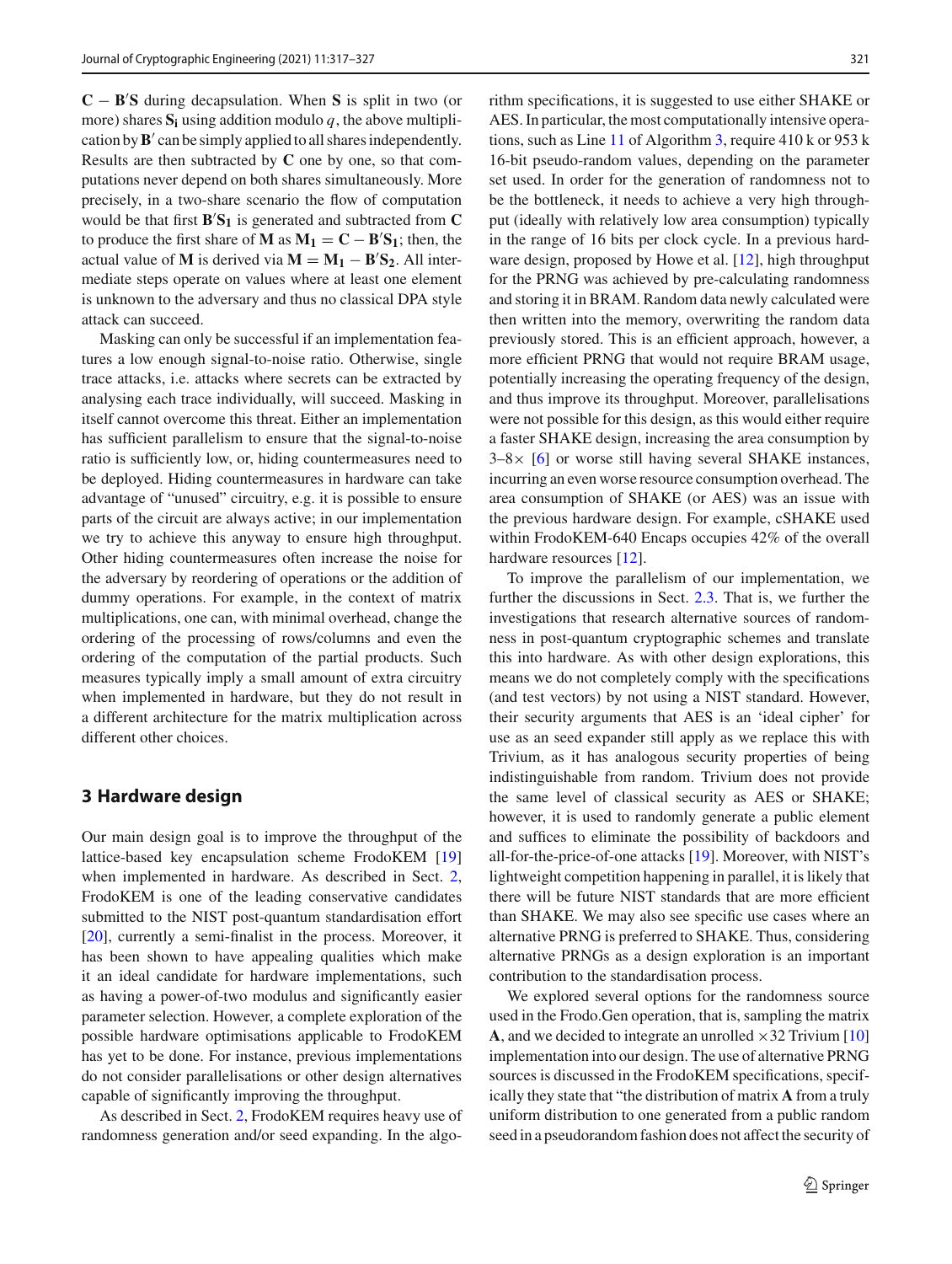FrodoKEM or FrodoPKE, provided that the pseudorandom generator is modelled either as an ideal cipher (when using AES128) or a random oracle (when using SHAKE128)"; thus, we use Trivium as our 'ideal cipher', which also maintains good statistical pseudo-randomness properties as well as the high throughput performances we need for our designs.

#### **3.1 Hardware optimisations**

In order to fully explore the potential of FrodoKEM in hardware, we propose several architectures characterised by different design goals (in terms of throughput). We use the proposed architecture to implement key generation, encapsulation, and decapsulation, on two sets of parameters proposed in the specifications: FrodoKEM-640 and FrodoKEM-976. Our designs use  $1 \times$ ,  $4 \times$ ,  $8 \times$ , and  $16 \times$  parallel multiplications during the most computationally intensive parts in FrodoKEM. These operations are the LWE matrix multiplications of the form:

<span id="page-6-0"></span>
$$
\mathbf{B} = \mathbf{SA} + \mathbf{E},\tag{1}
$$

required in key generation, encapsulation, and decapsulation. In the previous hardware implementations of FrodoKEM, the operations of the type of Eq. [1](#page-6-0) took approximately 97.5% of the overall runtime of the designs [\[12](#page-11-14)]. As in the literature, we exploit DSP slices on the FPGA for the multiply-and-accumulate (MAC) operations required for matrix multiplication. Hence, each parallel multiplication of the proposed designs requires its own DSP slice. The LWE matrix multiplication component incurs a large computational overhead. Because of this, it is an ideal target for optimisations, and for our optimisations we heavily rely on parallelisations. Firstly, we describe the basic LWE multiplier that includes just one multiplication component. Then, we describe how this core is parallelised, allowing us to significantly improve the throughput.

Figure [1](#page-6-1) shows a high-level overview of the hardware architecture and the following descriptions will link to the design overview. The Arithmetic part of the LWE core is essentially made by vector–matrix multiplication (that is,  $S$ [row]  $\times$  **A**), addition of a Gaussian error value (that is, **E**[row, col]), and, when needed, an addition of the Encoding of message data. Since the matrix **S** consists of a large number of column entries (either 640 or 976) but only 8 row entries (for both parameter sets), we decided to implement a vector–matrix multiplier, instead of (a larger) matrix–matrix one. By doing this, we can reuse the same hardware architecture for each row of **S**, saving significant hardware resources. Each run of the row–column MAC operation exploits a DSP slice on the FPGA, which fits within the 48-bit MAC size of the FPGA. The DSP slice is ideal for these operations, but it also ensures constant computational



<span id="page-6-1"></span>**Fig. 1** A high-level overview of the proposed hardware designs for FrodoKEM for *k* parallel multipliers. The architecture is split into sections 'PRNGs' for Trivium modules, 'Error Sampling' for the Gaussian sampler, 'Arithmetic' for the LWE multiplier, and 'Outputs' for the shared-secret and ciphertexts

runtime, since each multiplication requires one clock cycle. Once each row–column MAC operation is completed, an error value is added from the CDT sampler. These outputted ciphertext values are also consistently added into an instantiation of SHAKE, which is required to calculate the shared secret. This process is pipelined to ensure high throughput and constant runtime.

To avoid using BRAM (for pre-computing some of the matrix **A**) and while keeping the throughput needed by the MAC operations of the matrix multiplications, the designs require 16 bits of pseudo-randomness per multiplication per clock cycle. Thus, for every two parallel multiplications we require one Trivium instantiation, whose 32-bit output per clock cycle is split up to form two 16-bit pseudo-random integers. $<sup>2</sup>$  This is shown in PRNGs part of Fig. [1.](#page-6-1) This pseudo-</sup> randomness forms the matrix **A** in Eq. [1,](#page-6-0) whereas the matrix **S** and**E** require randomness taken from Gaussian sampler. The cumulative distribution table (CDT) sampler technique has been shown to be the most suitable one for hardware [\[11](#page-11-23)], and thus, we use it in our designs. However, compared with previous works, we replace the use of AES as a pseudo-random input with Trivium. This ensures the same high throughput, but requires significantly less area on the FPGA.

The technique we use to parallelise Eq. [1](#page-6-0) is to vertically partition the matrix  $\bf{A}$  into  $k$  equal sections, where  $k$  is the number of parallel multiplications, and DSPs, used. This is shown in Fig. [2](#page-7-1) for  $k = 4$  parallel multiplications, utilising 4 DSP slices for MAC. Each vector on the LHS of Fig. [2](#page-7-1)

<span id="page-6-2"></span><sup>2</sup> For comparison, the AES implementation used in [\[23\]](#page-11-24) generates 128 bits of randomness in 13 cycles and requires 349 slices and 2 BRAMs on the FPGA. This makes Trivium  $3.25 \times$  faster than AES whilst required less hardware resources.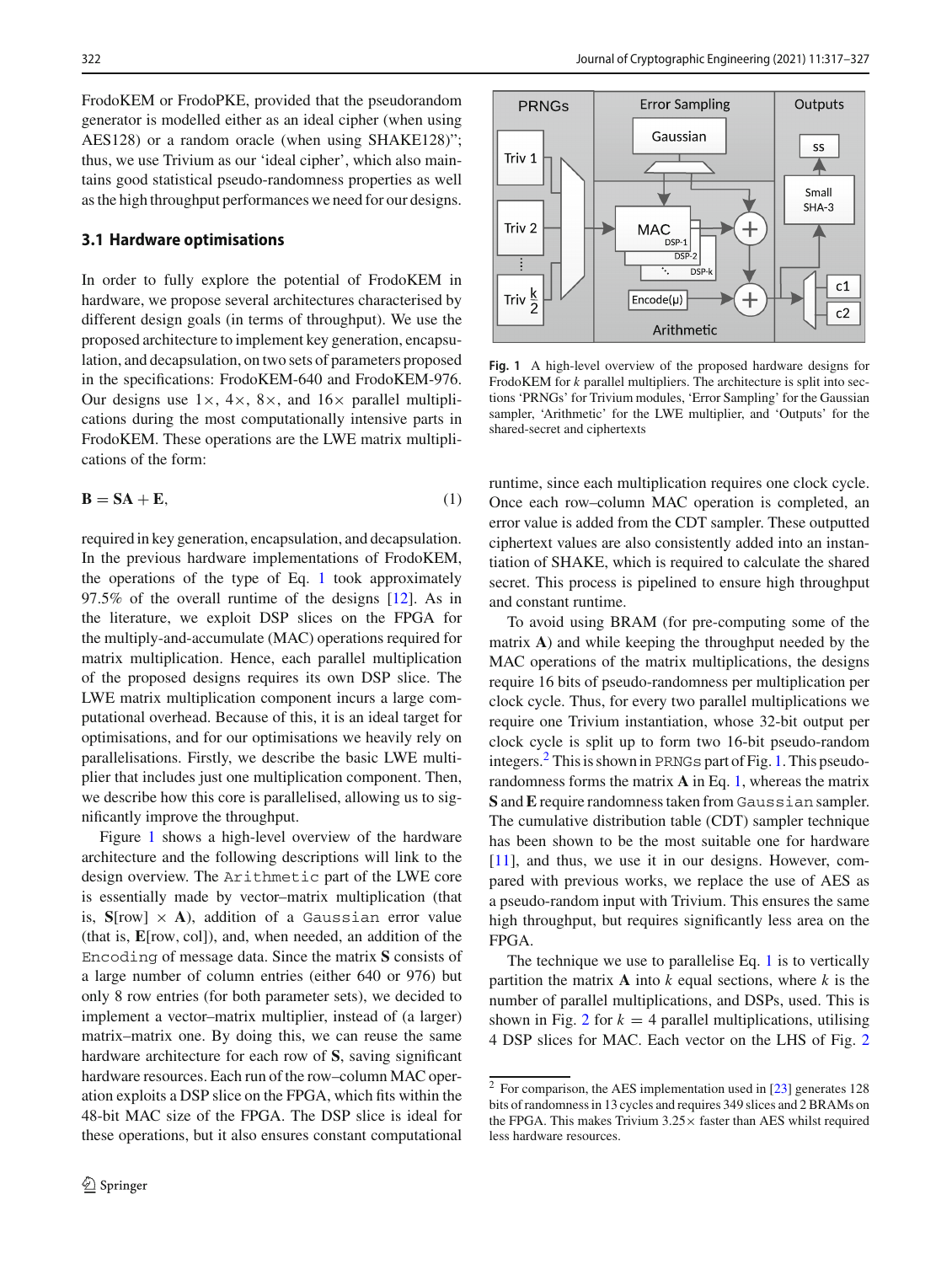

<span id="page-7-1"></span>**Fig. 2** Parallelising matrix multiplication, for  $S \times A$ , used within LWE computations for an example of  $k = 4$  parallel multiplications, using  $k = 4$  DSPs on the FPGA

remains the same for each of the *k* operations. We repeat this vector–matrix operation for the  $\bar{n} = 8$  rows of the matrix **S**. This technique is used across all designs for the three cryptographic modules to ensure consistency.

In order to produce enough randomness for these multiplications to have no delays, we need one instance of our PRNG, Trivium, for every two parallel multiplications. This is because each element of the matrix **A** is set to be a 16-bit integer and each output from Trivium is 32 bits, that is, two 16-bit integers. As the Trivium modules are relatively small in area consumption on the FPGA (169 slices), an increase in *k* is fairly scalable as an impact on the overall design.

#### **3.2 Efficient first-order masking**

We implement first-order masking scheme (discussed in Sect. [2.4\)](#page-4-2) to the decapsulation operation**M** = **C**−**B S**, as this is the only instance where secret-key information is used. Our design allows us to implement this masking schema without affecting the area consumption or throughput. Essentially, this is achieved by re-using the parallelised matrix multiplier used through the proposed hardware design for FrodoKEM. The matrix **S** is split using the same technique from Fig. [2](#page-7-1) and our secret shares are generated by using the Trivium modules as a PRNG source. By computing these calculations in parallel, the masked calculation of **M** has the same runtime as the one needed to complete the calculation when masking is not used. We ensure that the same row–column operation during the matrix multiplication is not computed in each parallel operation, to circumvent any attack that might combine the power traces and essentially remove the masking. To ensure this countermeasure operates effectively and has no implementation mistakes, one should further this by performing TVLA analysis.

#### **3.3 A note on software implementations**

The reason the performance of Trivium was investigated for use within FrodoKEM is due to Trivium's outstanding performance *specifically* in hardware, which was the reason it was chosen for the eSTREAM project. However, one should not expect a similar performance gain by using Trivium in FrodoKEM in software. To demonstrate, we can take the performance of the AES implementation [\[28](#page-11-25)] used by pqm4 [\[16](#page-11-17)] which operates at 101 cycles per byte on ARM Cortex M3/M4 and a Trivium implementation [\[1\]](#page-10-3) which operates at 36 cycles per byte on ARM Cortex M0.[3](#page-7-2) We should additionally consider that in the FrodoKEM-640 implementation using AES; key generation, encapsulation, and decapsulation, respectively, use AES for 73.6%, 77.1%, and 76.3% of its overall clock cycles. Thus, all other things being equal, when replacing AES with Trivium we might see an increase of  $1.9-2\times$  in the overall runtime of FrodoKEM-640 implementation.

#### <span id="page-7-0"></span>**4 Results**

In this section, we present the results obtained when implementing our FrodoKEM architecture. We provide a table of results for each of the key generation, encapsulation, and decapsulation designs in Tables [3,](#page-8-0) [4,](#page-8-1) and [5,](#page-9-1) respectively. We also provide results for the PRNG and Gaussian sampler in Table [6.](#page-9-2) All tables give comparative results of the previous FrodoKEM design in hardware, which utilise  $1 \times$ LWE multiplier per clock cycle and completely conform to the FrodoKEM specifications by using cSHAKE where we are using Trivium. Moreover, all results are benchmarked on the same FPGA device as previous work, Xilinx Artix-7 XC7A35T FPGA, running on Vivado 2019.1.

The first analysis is directed towards the performance of the PRNG. When compared to cSHAKE, the PRNG previously used in literature, Trivium (the PRNG we propose to use), occupies  $4.5 \times$  less area on the FPGA (measured in slices). This means that when we instantiate a higher number of parallel multipliers, we consume far less FPGA area than what would be needed when using cSHAKE, as discussed in the algorithm proposal. The increase in area occupation, due to parallelising, is essentially the only reason for area increase when we move from a base design to a design of the same module with a higher number of parallel multipliers. This is because the vector being multiplied remains constant, we just require some additional registers to store these extra

<span id="page-7-2"></span><sup>3</sup> Some differences between the ARM Cortex M0, M3, and M4 exist which may affect this comparison, such as the advanced data processing bit field manipulations on the M3 and M4, or the SIMD and fast multiply-and-accumulate on the M4.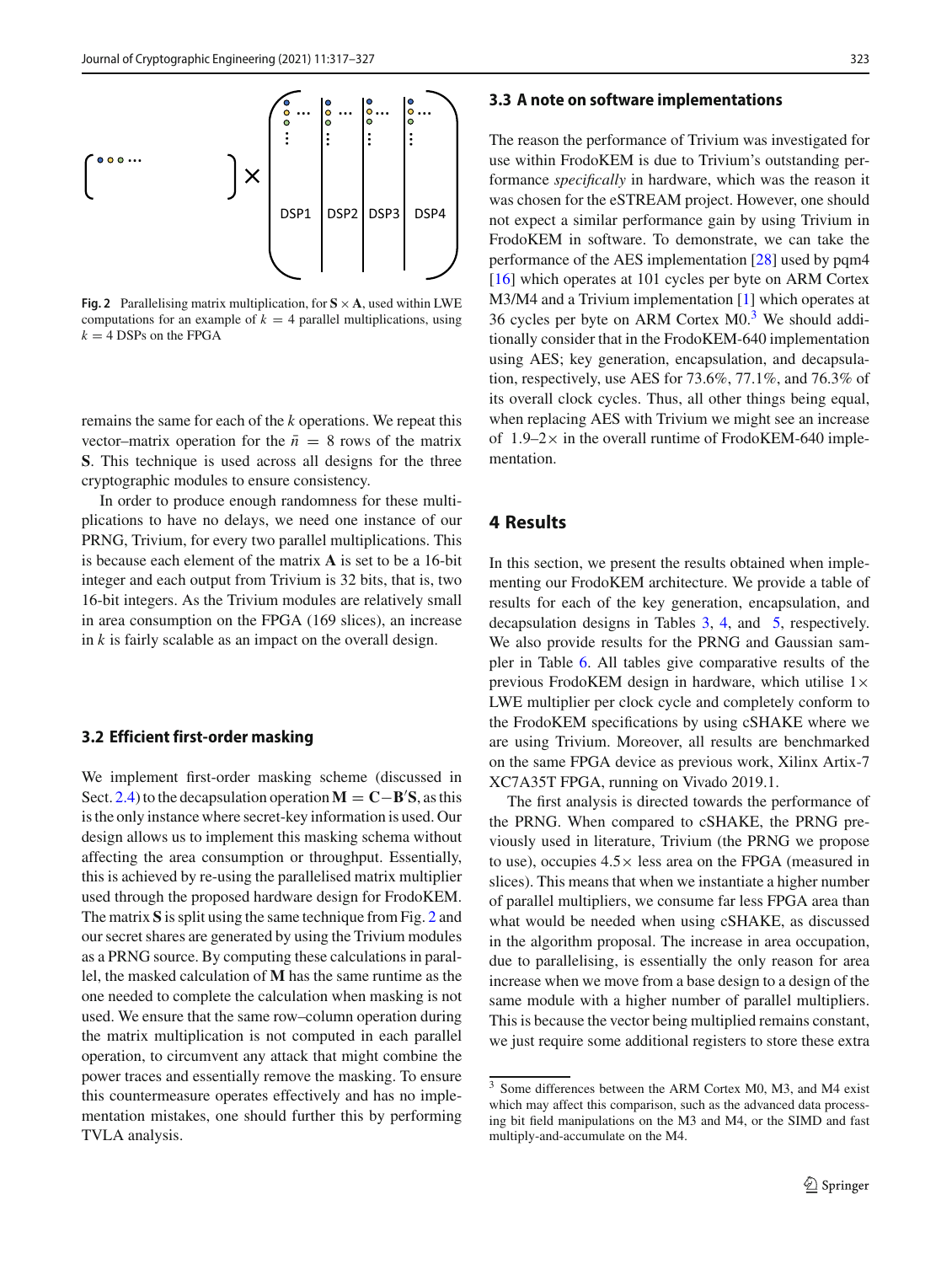<span id="page-8-0"></span>**Table 3** FPGA resource consumption of the proposed FrodoKEM **KeyGen** designs, using 1, 4, 8, and 16 parallel multipliers, for both parameter sets, on a Xilinx Artix-7 FPGA

| <b>FRODOKEM</b><br>Protocol | <b>LUT</b>   | FF   |        | $S$ ll $C$ $B$ $P$ $/$ $B$ $R$ $A$ $M$ | MHz | Ops/sec | Area $\times$ time<br>$(slices \times sec)$ |
|-----------------------------|--------------|------|--------|----------------------------------------|-----|---------|---------------------------------------------|
| KeyGen-640 $1\times$        | 971          | 433  | 290    | 1/0                                    | 191 | 59      | 4.92                                        |
| KeyGen-640 $4\times$        | 1174         | 781  | 355    | 4/0                                    | 185 | 226     | 1.58                                        |
| KeyGen-640 $8\times$        | 1679         | 1570 | 532    | 8/0                                    | 182 | 445     | 1.20                                        |
| KeyGen-640 $16\times$       | 2587         | 2994 | 855    | 16/0                                   | 172 | 840     | 1.02                                        |
| KeyGen-640 $[12]$           | 3771         | 1800 | 1035   | 1/6                                    | 167 | 51      | 20.29                                       |
| KeyGen-976 $1\times$        | 1243         | 441  | 362    | 1/0                                    | 189 | 25      | 14.48                                       |
| KeyGen-976 $4\times$        | 1458         | 792  | 440    | 4/0                                    | 184 | 97      | 4.54                                        |
| KeyGen-976 $8\times$        | 1967         | 1576 | 617    | 8/0                                    | 178 | 187     | 3.30                                        |
| KeyGen-976 $16\times$       | 2869         | 3000 | 908    | 16/0                                   | 169 | 355     | 2.56                                        |
| KeyGen-976 $[12]$           | 7139         | 1800 | 1939   | 1/8                                    | 167 | 22      | 88.14                                       |
| <b>FRODOKEM</b>             | LUT          | FF   | Slices | DSP/BRAM                               | MHz | Ops/sec | Area $\times$ time                          |
| Protocol                    |              |      |        |                                        |     |         | $(slices \times sec)$                       |
| Free SAO $1\times$          | $\Delta 246$ | 2131 | 1180   | 1/0                                    | 190 | 58      | 20.34                                       |

<span id="page-8-1"></span>**Table 4** FPGA resource consumption of the proposed FrodoKEM **Encapsulation** designs, using 1, 4, 8, and 16 parallel multipliers, for both parameter sets, on a Xilinx Artix-7 FPGA

| <b>FRODOKEM</b><br>Protocol | <b>LUT</b> | FF   | <b>Slices</b> | DSP/BRAM | <b>MHz</b> | Ops/sec | Area $\times$ time<br>$(slices \times sec)$ |
|-----------------------------|------------|------|---------------|----------|------------|---------|---------------------------------------------|
| Encaps-640 $1\times$        | 4246       | 2131 | 1180          | 1/0      | 190        | 58      | 20.34                                       |
| Encaps-640 $4\times$        | 4620       | 2552 | 1338          | 4/0      | 183        | 221     | 6.05                                        |
| Encaps-640 $8 \times$       | 5155       | 3356 | 1485          | 8/0      | 177        | 427     | 3.48                                        |
| Encaps-640 $16\times$       | 5796       | 4694 | 1692          | 16/0     | 171        | 825     | 2.05                                        |
| Encaps-640 [12]             | 6745       | 3528 | 1855          | 1/11     | 167        | 51      | 36.37                                       |
| Encaps-976 $1\times$        | 4650       | 2118 | 1272          | 1/0      | 187        | 25      | 50.88                                       |
| Encaps-976 $4\times$        | 4996       | 2611 | 1455          | 4/0      | 180        | 94      | 15.47                                       |
| Encaps-976 $8\times$        | 5562       | 3349 | 1608          | 8/0      | 175        | 183     | 8.79                                        |
| Encaps-976 $16\times$       | 6188       | 4678 | 1782          | 16/0     | 168        | 350     | 5.09                                        |
| Encaps-976 [12]             | 7209       | 3537 | 1985          | 1/16     | 167        | 22      | 90.22                                       |

random elements. There is obviously an increase when we move from parameter sets due to the matrix **A** increasing from 640 to 976 elements. Additionally, we are able to use a much smaller version of SHA-3 for generating the random seeds (< 400 FPGA slices) and shared secrets as the computational requirements for it have significantly decreased.

There is a significant increase in area consumption of all the decapsulation results which do not utilise BRAM. This is mainly due to the need of storing public-key and secret-key matrices. We provide results for both architectures with and without BRAM. The design without BRAM has a significantly higher throughput, due to the much higher frequency. These results are reported in Fig. [4,](#page-10-4) which shows the efficiency of each design (namely their throughput) per FPGA slice utilised. Figure [3](#page-10-5) shows a slice count summary of all the proposed designs, showing a consistent and fairly linear increase in slice utilisation as the number of parallel multipliers increases. We note on decapsulation results in Fig. [3](#page-10-5) where the results would lie if BRAM is used, hence the total results for without BRAM include both red areas (i.e. they overlap). In most cases, slice counts at least double for decapsulation when BRAM is removed, with only slight increases in throughout; hence, it might be not be useful in some use cases. BRAM usage, however, is not as friendly when hardware designs are considered for ASIC; thus, it is useful to consider designs both with and without BRAM.

By changing our source of randomness and parallelising the most computationally heaving components in FrodoKEM, we have shown significant improvements in FPGA area consumption and throughput performance compared to the previous works. For instance, comparing to FrodoKEM module [\[12\]](#page-11-14) (that is using one multiplier) we reduce slice consumption by  $3.6\times$  and  $5.4\times$  for key generation and  $1.6\times$  for encapsulation, all whilst not requiring any BRAM, whereas previous results utilise BRAM. For decapsulation, we decrease the amount of slices used between 1.6× and  $2.6\times$  when BRAM is used and similarly decrease slice counts by  $1.5\times$  and  $1.1\times$  when BRAM is not used. These savings are expected since more than half of this is due to storage otherwise used in BRAM.

Tables [3,](#page-8-0) [4,](#page-8-1) and [5](#page-9-1) also contain a metric to analyse the areatime efficiency of the proposed designs. This metric takes into account the hardware design's utilisation of slices (i.e. not BRAM) and the time taken (in this case, seconds) for a full key generation, encapsulation, or decapsulation operation to complete. There is a common trend when analysing these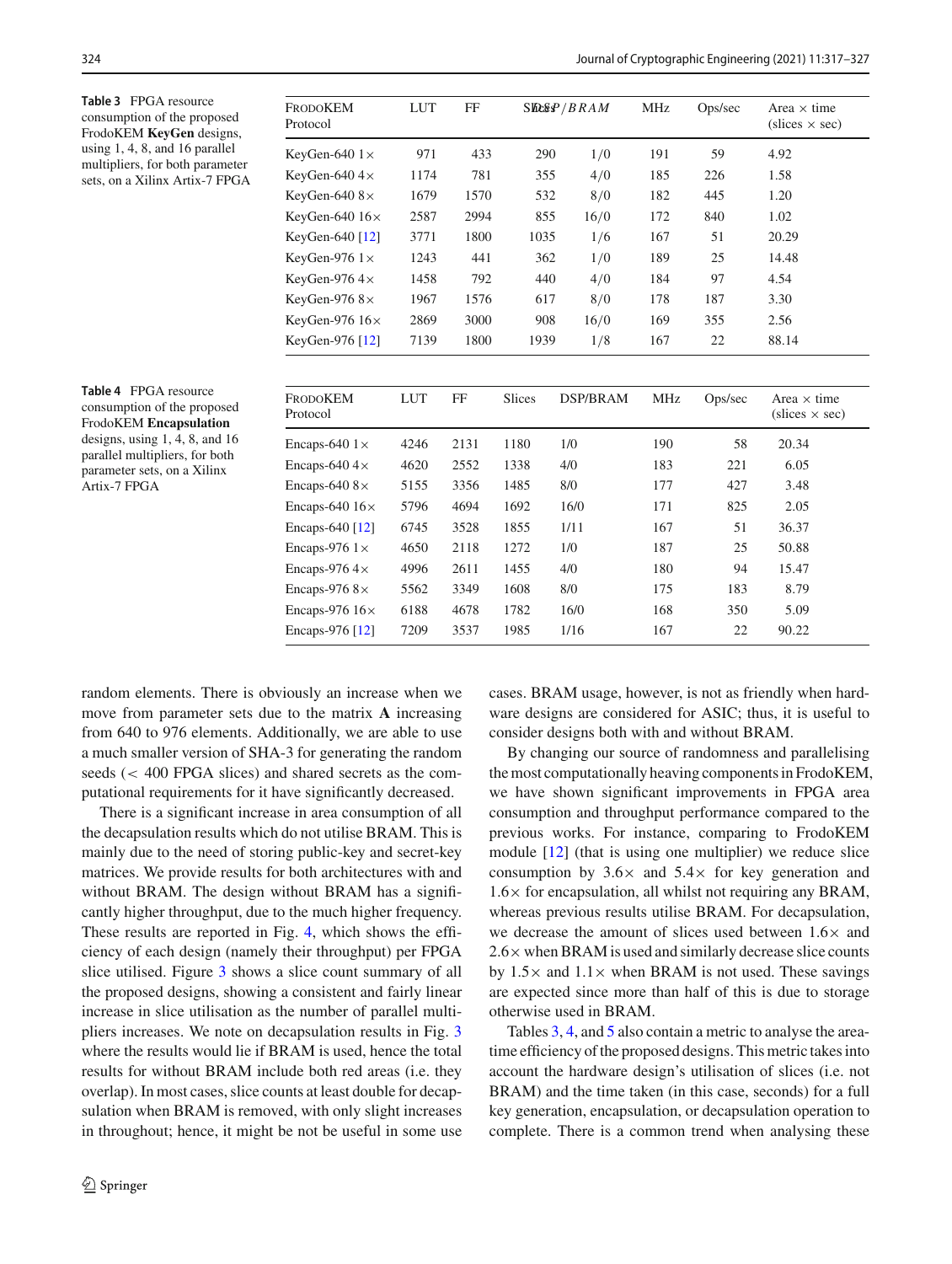<span id="page-9-1"></span>**Table 5** FPGA resource consumption of the proposed FrodoKEM **Decapsulation** designs, using 1, 4, 8, and 16 parallel multipliers, for both parameter sets, on a Xilinx Artix-7 FPGA

| FrodoKEM<br>Protocol   | <b>LUT</b> | FF   | <b>Slices</b> | DSP/BRAM | <b>MHz</b> | Ops/sec | Area $\times$ time<br>$(slices \times sec)$ |
|------------------------|------------|------|---------------|----------|------------|---------|---------------------------------------------|
| Decaps-640 $1\times$   | 10,518     | 2299 | 2933          | 1/0      | 190        | 57      | 51.46                                       |
| Decaps-640 $4\times$   | 11,581     | 2818 | 3424          | 4/0      | 174        | 208     | 16.46                                       |
| Decaps-640 $8\times$   | 13, 128    | 3737 | 3710          | 8/0      | 164        | 391     | 9.49                                        |
| Decaps-640 $16\times$  | 14, 528    | 5335 | 4020          | 16/0     | 160        | 763     | 5.27                                        |
| *Decaps-640 $1\times$  | 4466       | 2152 | 1254          | 1/12.5   | 162        | 49      | 25.59                                       |
| *Decaps-640 $4\times$  | 4841       | 2661 | 1345          | 4/12.5   | 161        | 192     | 7.00                                        |
| *Decaps-640 $8\times$  | 5476       | 3479 | 1558          | 8/12.5   | 156        | 372     | 4.19                                        |
| *Decaps-640 $16\times$ | 6881       | 5081 | 1947          | 16/12.5  | 149        | 710     | 2.74                                        |
| Decaps-640 [12]        | 7220       | 3549 | 1992          | 1/16     | 162        | 49      | 40.65                                       |
| Decaps-976 $1\times$   | 14, 217    | 2295 | 3956          | 1/0      | 188        | 25      | 158.24                                      |
| Decaps-976 $4\times$   | 16, 234    | 2853 | 4648          | 4/0      | 170        | 88      | 52.82                                       |
| Decaps-976 $8\times$   | 17, 451    | 3687 | 4985          | 8/0      | 161        | 167     | 29.85                                       |
| Decaps-976 $16\times$  | 18,960     | 5285 | 5274          | 16/0     | 157        | 325     | 16.23                                       |
| *Decaps-976 $1\times$  | 4888       | 2153 | 1390          | 1/19     | 162        | 21      | 66.19                                       |
| *Decaps-976 $4\times$  | 5259       | 2662 | 1450          | 4/19     | 160        | 83      | 17.47                                       |
| *Decaps-976 $8\times$  | 5888       | 3490 | 1615          | 8/19     | 155        | 161     | 10.03                                       |
| *Decaps-976 $16\times$ | 7213       | 5087 | 2042          | 16/19    | 148        | 306     | 6.67                                        |
| Decaps-976 [12]        | 7773       | 3559 | 2158          | 1/24     | 162        | 21      | 102.76                                      |

<span id="page-9-2"></span>**Table 6** FPGA resource consumption of the proposed PRNG and error sampler designs on a Xilinx Artix-7 FPGA

| <b>FRODOKEM</b><br>Protocol | LUT  | FF   | <i>Slices</i> | DSP/BRAM | MHz | Ops/s           |
|-----------------------------|------|------|---------------|----------|-----|-----------------|
| Error+Trivium               | 401  | 311  | 179           | 0/0      | 211 | $211 \text{ m}$ |
| Trivium                     | 296  | 299  | 169           | 0/0      | 220 | $220 \text{ m}$ |
| Error+AES $[12]$            | 1901 | 1140 | 756           | 0/0      | 184 | 184 m           |
| $cSHAKE$ [12]               | 2744 | 1685 | 766           | 0/0      | 172 | 1 m             |

results; the hardware designs become significantly more performant when the number of parallel multipliers are increase. We also see this in the increase in throughput performance in Fig. [4.](#page-10-4) Moreover, we can use this metric to compare with previous work by Howe et al. [\[12](#page-11-14)] to see that in all cases, parallelising results provide significant speed-ups; up to  $35\times$ improvement for key generation.

Since the majority of our proposed designs operate without  $BRAM<sup>4</sup>$ , we are able to attain a higher frequency than previous works. Overall our throughput outperforms previous *comparable* results, by factors between  $1.13 \times$  and  $1.19\times$  [\[12](#page-11-14)]. Moreover, whilst maintaining less area consumption than previous research, we are able to increase the amount of parallel multipliers. As a result, we can achieve up to 840 key generations per second (a  $16.5\times$  increase), 825 encapsulations per second (a  $16.2 \times$  increase), and 710 operations per second (a  $15.6\times$  increase). We also maintain the constant runtime which the previous implementation attains, as well as implementing first-order masking dur-ing decapsulation.<sup>[5](#page-9-4)</sup> The masking is also done using parallel multiplication and thus does not affect the runtime of the decapsulation module. The clock cycle counts for each module are easy to calculate; key generation requires  $(n^2\bar{n})/k$ clocks, encapsulation requires  $(n^2\bar{n} + \bar{n}^2n)/k$  clocks, and decapsulation requires  $(n^2\bar{n} + 2\bar{n}^2n)/k$  clocks, for dimensions  $n = 640$  or 976,  $\bar{n} = 8$ , and *k* referring to the number of parallel multipliers used.

## <span id="page-9-0"></span>**5 Conclusions**

The main contribution of this research is to evaluate the performance potential of FrodoKEM [\[19](#page-11-6)], a NIST post-quantum

<span id="page-9-3"></span><sup>4</sup> We ensure BRAM is not inferred in our designs by setting -max\_bram to zero for synthesis in Vivado.

<span id="page-9-4"></span><sup>5</sup> This masking could also be used in key generation (Line 7 of Algorithm [1\)](#page-3-2), however the hardware results provided only show this for decapsulation.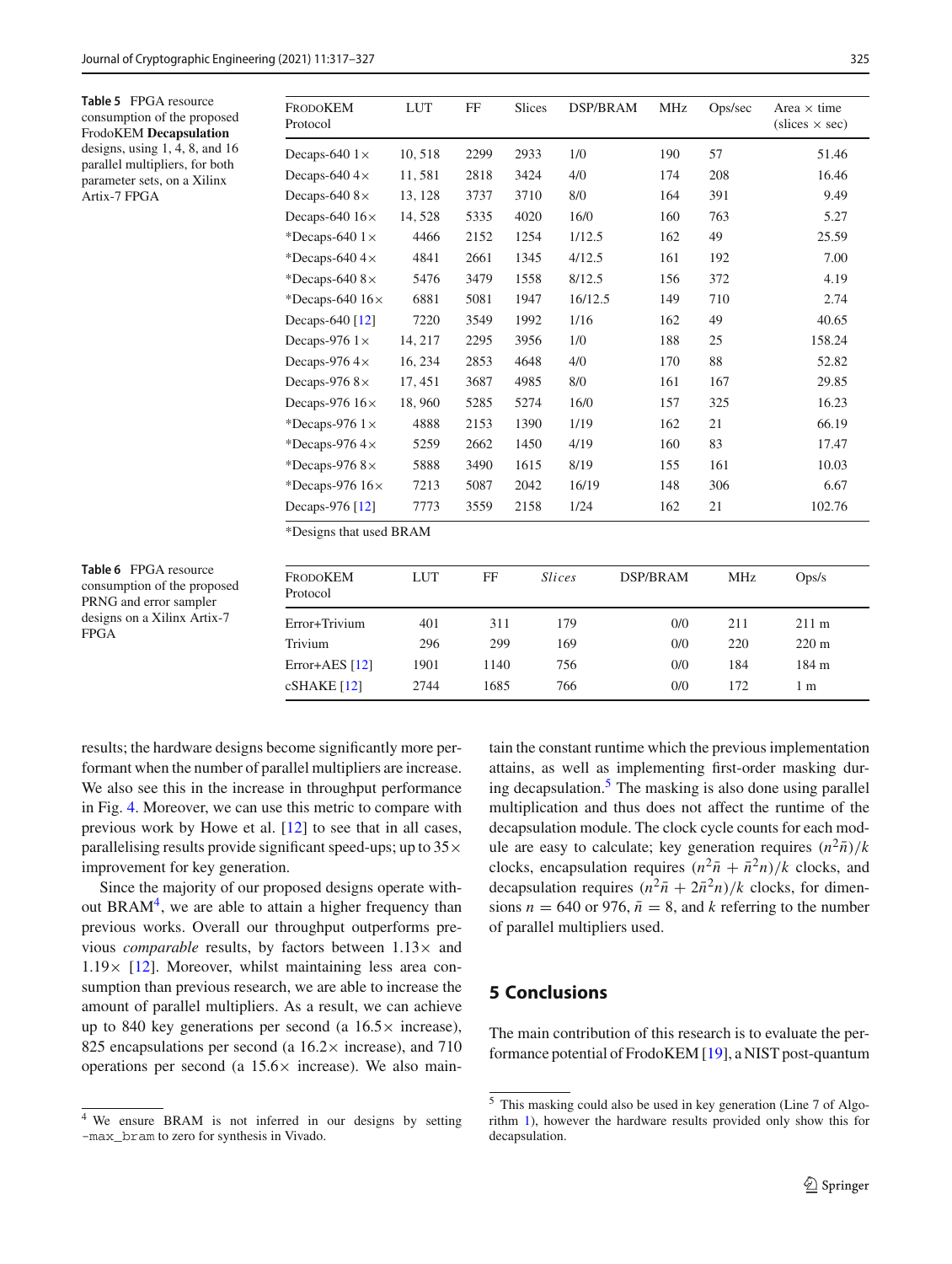

<span id="page-10-5"></span>**Fig. 3** Visualisation of FPGA slice consumption of FrodoKEM's key generation, encaps, and decaps on a Xilinx Artix-7. Decaps values overlap to show results with (\*) and without BRAM



<span id="page-10-4"></span>**Fig. 4** Comparison of the throughput performance per FPGA slice on a Xilinx Artix-7

candidate for key encapsulation, when utilising a significantly more performant PRNG in hardware. We develop designs which can reach up to 825 operations per second, where most of the designs fit in under 1500 slices. Area consumption results are less than the previous state of the art and are much lower than many of the other post-quantum hard-ware designs shown in Table [1.](#page-3-0) We significantly improve the throughput performance compared to the state of the art, by increasing the number of parallel multipliers we use during matrix multiplication. In order to do this efficiently, we replace an inefficient PRNG previously used, cSHAKE, with a much faster and smaller PRNG, Trivium. As a result, we are able to obtain either a much lower FPGA footprint (up to 5x smaller) or a much higher throughput (up to  $16\times$  faster) compared to previous research. Our implementations run in constant computational time and the designs comply with the Round 2 version of FrodoKEM in all aspects except for this PRNG choice. To further evaluate the performance of FrodoKEM, we implemented first-order masking for decapsulation, and we showed that it can be achieved with almost no effect on performance. We expect this research would have an impact on real-world use cases such as in TLS, as shown previously from key exchange version of Frodo [\[7](#page-11-8)], potentially making its performance competitive with classical cryptographic schemes used today.

The results show that FrodoKEM is an ideal candidate for hardware designs, showing potential for high-throughput performances whilst still maintaining relatively small FPGA area consumption. Moreover, compared to other NIST lattice-based candidates, it has a lot more flexibility, such as increasing throughput without completely re-designing the multiplication component, compared to, for example, a NTT multiplier.

**Acknowledgements** This research was partially funded by the Innovate UK Project 105747 (Hardware assisted post-quantum cryptography for embedded system devices), the EPSRC via Grant EP/N011635/1 (LADA), and the ERC via Grant 725042 (SEAL).

**Open Access** This article is licensed under a Creative Commons Attribution 4.0 International License, which permits use, sharing, adaptation, distribution and reproduction in any medium or format, as long as you give appropriate credit to the original author(s) and the source, provide a link to the Creative Commons licence, and indicate if changes were made. The images or other third party material in this article are included in the article's Creative Commons licence, unless indicated otherwise in a credit line to the material. If material is not included in the article's Creative Commons licence and your intended use is not permitted by statutory regulation or exceeds the permitted use, you will need to obtain permission directly from the copyright holder. To view a copy of this licence, visit [http://creativecomm](http://creativecommons.org/licenses/by/4.0/) [ons.org/licenses/by/4.0/.](http://creativecommons.org/licenses/by/4.0/)

## **References**

- <span id="page-10-3"></span>1. Aerabi, E., Bohlouli, M., Livany, M.H.A., Fazeli, M., Papadimitriou, A., Hely, D.: Design space exploration for ultra-low-energy and secure iot mcus. ACM Trans. Embed. Comput. Syst. (TECS) **19**(3), 1–34 (2020)
- <span id="page-10-2"></span>2. Alagic, G., Alperin-Sheriff, J., Apon, D., Cooper, D., Dang, Q., Kelsey, J., Liu, Y.K., Miller, C., Moody, D., Peralta, R., et al.: Status report on the second round of the NIST post-quantum cryptography standardization process. Tech. Rep, July, NIST (2020)
- <span id="page-10-0"></span>3. Amiet, D., Curiger, A., Zbinden, P.: FPGA-based Accelerator for post-quantum signature scheme SPHINCS-256. IACR Transactions on Cryptographic Hardware and Embedded Systems, pp. 18–39 (2018)
- <span id="page-10-1"></span>4. Aysu, A., Tobah, Y., Tiwari, M., Gerstlauer, A., Orshansky, M.: Horizontal side-channel vulnerabilities of post-quantum key exchange protocols. In: 2018 IEEE International Symposium on Hardware Oriented Security and Trust (HOST), pp. 81–88. IEEE (2018)